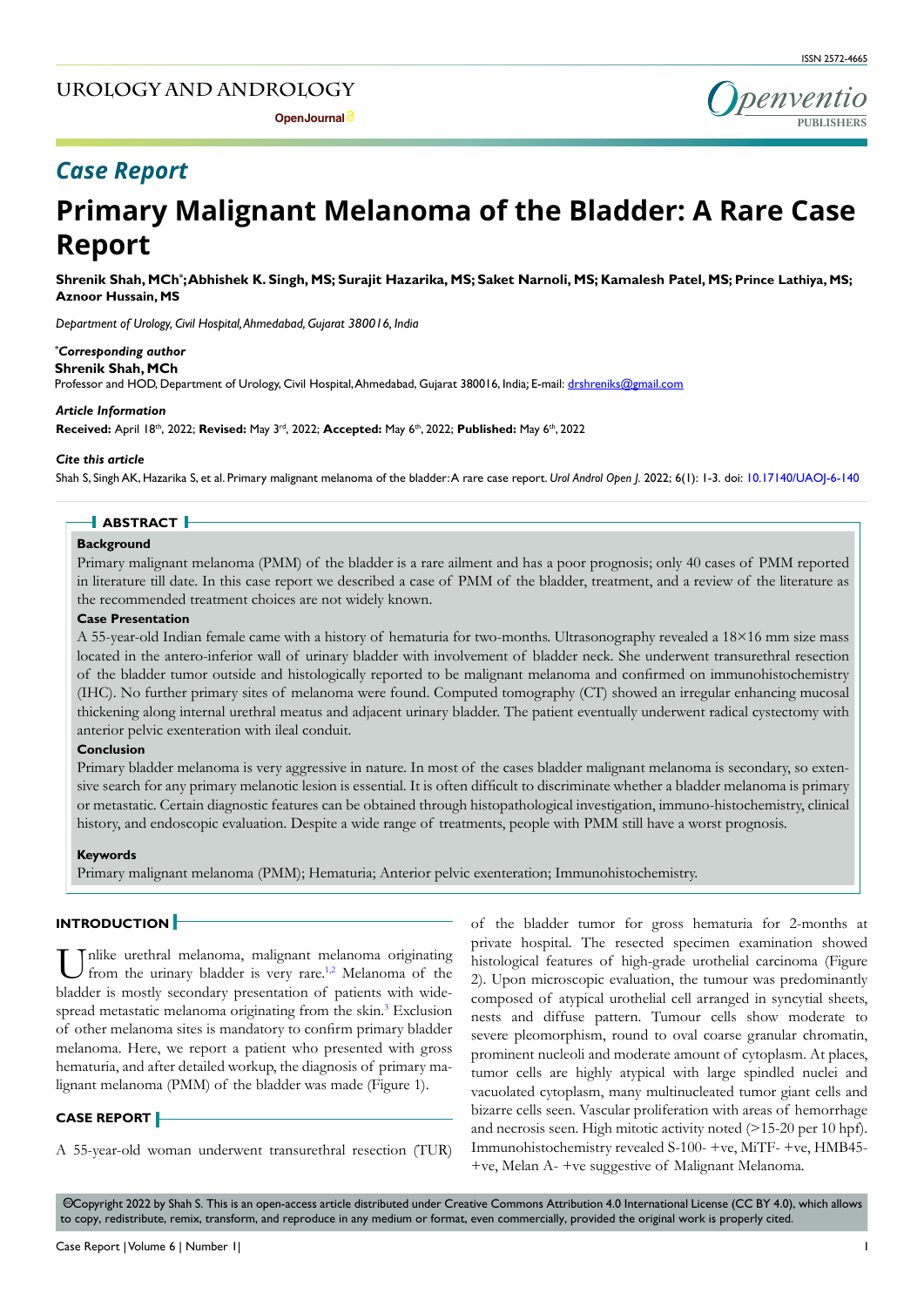

**Figure 1.** *Irregular Enhancing Mucosal Thickening at the Bladder Neck for the Length of 7 mm and Maximum Depth of 1.5 mm*



After hospitalisation in our hospital, investigation was undertaken to exclude other primary sites as the source of the melanoma. Careful dermatological examination of the whole body and ophthalmologic evaluations were negative. Contrast enhanced computerized tomography (CECT) of thorax and abdomen revealed irregular enhancing mucosal thickening at the bladder neck of 7 mm and maximum depth of 1.5 mm and adjacent urinary bladder, post-operative reactionary or neoplastic etiology. No evidence of bulky enhancing mass seen in urinary bladder. No evidence of involvement of vagina, cervix or uterus and rest of the abdominal and thoracic organ appeared normal. Therefore, PMM of the bladder was confirmed after extensive history, physical examination, and workup. Three months since her symptoms of hematuria the patient underwent open radical cystectomy with anterior pelvic exenteration with bilateral pelvic lymphnode dissection with ileal conduit (Figure 3). The specimen was sent for analysis.



Patient post-operative stay was uneventful. Liquids were allowed on post-operative day (POD-3) and patient started full diet from POD-6 and was discharged on POD-8. Histopathological findings were suggestive of malignant melanoma extending from bladder neck to external urethral meatus with invasion in lamina propria.



#### **DISCUSSION**

Primary malignant melanoma is very rare in the genitourinary tract,<sup>[1](#page-2-0)</sup> especially in the bladder. Most of the cases present with hematuria and/or dysuria as initial symptom[.2](#page-2-2) It is most commonly secondary to melanoma occurring at other sites.<sup>4</sup> Very few cases of primary melanoma of the urinary bladder have been previously reported.<sup>[5](#page-2-4)</sup> A detailed history, examination of the patient's skin, and evaluation for other visceral primary sites are needed for confirmation of the primary nature of the tumor.

Wheelock was the first to report a primary melanoma of the bladder in 1942, then Su reported one case in 1962, followed by Anichkov et al<sup>[6](#page-2-5)</sup> who reported 2 cases of primary bladder melanoma. The primary bladder melanoma is extremely rare, and probably none of those previously reported cases truly arose from the bladder.<sup>7</sup>

Most of the time bladder melanoma is metastatic. Thorough examination of patient is required to established diagnosis of PMM. Proposed criteria for designating bladder melanoma as a primary lesion: (1) no previous cutaneous lesion; (2) no history of regressed cutaneous malignant melanoma; (3) no evidence of any other visceral primary melanoma; (4) the pattern of recurrence should be consistent with the initial lesion; and (5) the margins of the bladder lesion should contain atypical melanocytes[.7](#page-2-6) Therapy of choice for localized tumor should be radical surgery, although prognosis is poor.

#### **CONCLUSION**

Melanoma of urinary bladder commonly presents secondary to metastatic urinary bladder with primary originating from skin. Radical surgery is treatment option going forward. The prognosis is guarded even after the radical surgery.

Primary or metastatic malignant melanoma of bladder is difficult to differentiate owing to similar histological presentation, similar aggressiveness, advance stage of presentation and its rarity. A careful review of histological features and necessary immune-